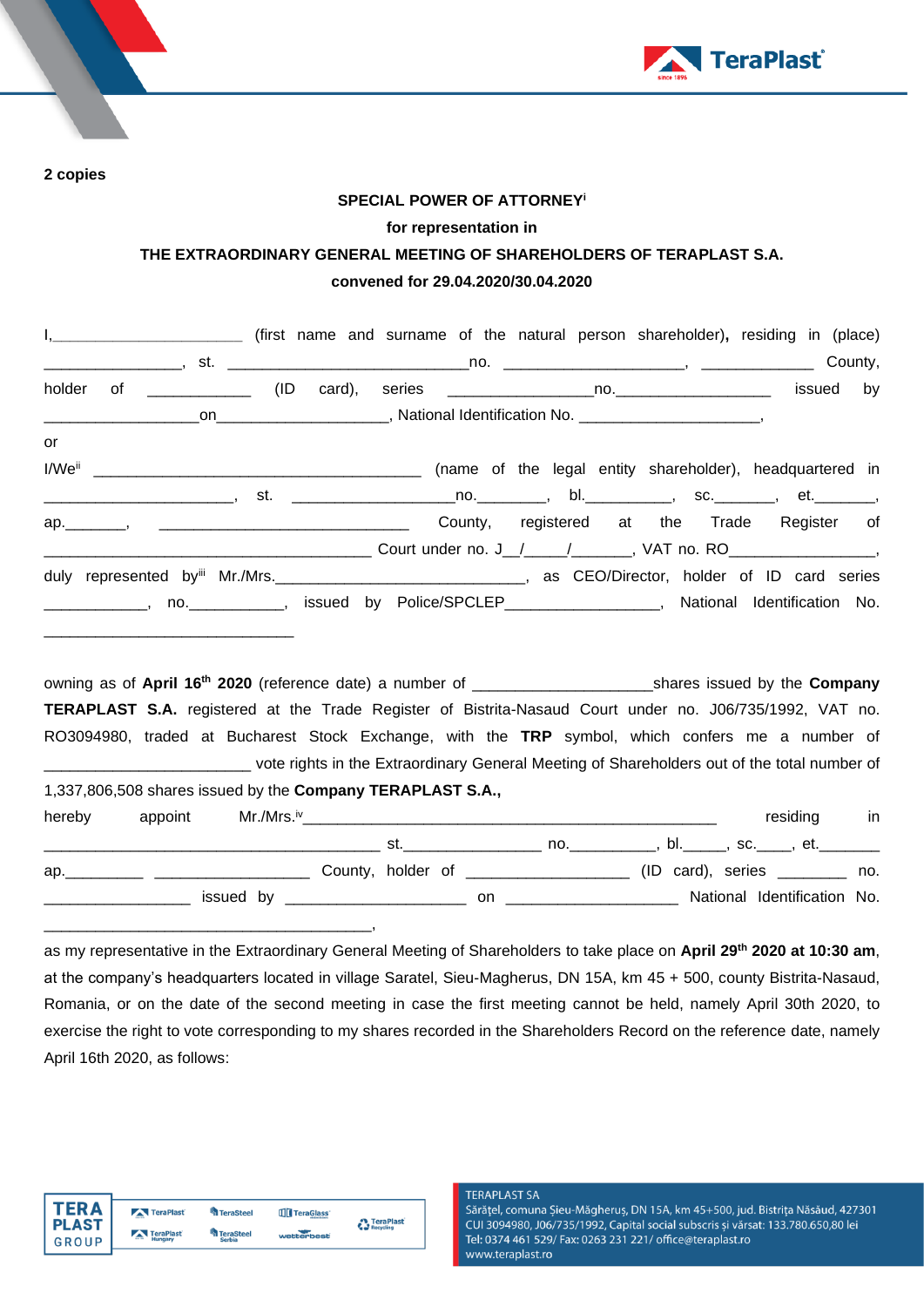

**1.** For item 1 of the agenda, namely: "**Approves the share capital increase with 40,539,546 lei\*, lei by releasing of 405,395,460 new shares, with a reference value of 0.10 lei/share, as well the determination of the price 0.28 lei for the compensation of the fractions of shares following the application of the algorithm and the rounding of the results to the lower inferior, in accordance with the applicable legal provisions.** 

**The share capital increase will be made by incorporating the reserves in amount of 40,539,546 lei, constituted from the issue premium of 27,384,726 lei and other reserves of 13,154,820 lei, and by releasing of 405,395,460 new shares with a reference value of 0.10 lei/share. The new released shares will not modify the shareholders percentage and will be distributed for free to all company's shareholders, registered in the Shareholders' Registry, at the registration date established by this Decision. The capital increase is made in order to support the current activity of the company. Every shareholder registered in the Shareholders' Registry at the registration date shall receive 1 new share for every 3.3 owned shares.**

*\*When calculating the value with which the share capital is increased, was taken into account the number of shares issued by the company, out of which a number of 1490 shares fell (shares that have entered into the Company's account following the application of the algorithm and the rounding of the results to the lower one as a result of the processing of the capital increase) and which the Company holds at the present date, taking into account that own shares do not give rise to dividends or other rights. According to E.G.M.S. no.1/20.12.2019, it was approved the cancellation of these own actions, and the procedure for canceling them is in progress.***":**

| For | <b>Against</b> | <b>Abstention</b> |
|-----|----------------|-------------------|
|     |                |                   |

**2.** For item 2 of the agenda, namely: **"Approves the update of the Articles of Association, in accordance with the ones approved at point 1 of the present, as follows:** 

**Art. 7. Alin. (1) <<The subscribed and paid in share capital of the Company TERAPLAST S.A. is 133,780,501.80 lei divided into a number of 1,337,805,018 registered shares, with nominal value of 0.1 lei each>> modifies and will have the following content:**

**<<The subscribed and paid in share capital of the Company TERAPLAST S.A. is 174,320,047.80 lei divided into a number of 1,743,200,478 registered shares, with nominal value of 0.1 lei each>>":**

| For | <b>Against</b> | <b>Abstention</b> |
|-----|----------------|-------------------|
|     |                |                   |

**3.** For item 3 of the agenda, namely: **"To approve the maximum limit of indebtedness that the company can contract between 29.04.2020 - 29.04.2021 and the approval of the warranty of credit and/or leasing contracts which are going to be accessed within the limit established, with security** 

| TFR A        | TeraPlast                   | <b>TeraSteel</b> | TeraGlass <sup>®</sup> | <b>A</b> TeraPlast |
|--------------|-----------------------------|------------------|------------------------|--------------------|
| <b>PLAST</b> | TeraPlast<br>$\overline{a}$ | TeraSteel        | wetterbest             | Recycling          |
| GROUP        | Hungary                     | <b>Serbia</b>    |                        |                    |

## **TERAPLAST SA**

Sărățel, comuna Șieu-Măgheruș, DN 15A, km 45+500, jud. Bistrița Năsăud, 427301 CUI 3094980, J06/735/1992, Capital social subscris și vărsat: 133.780.650,80 lei Tel: 0374 461 529/ Fax: 0263 231 221/ office@teraplast.ro www.teraplast.ro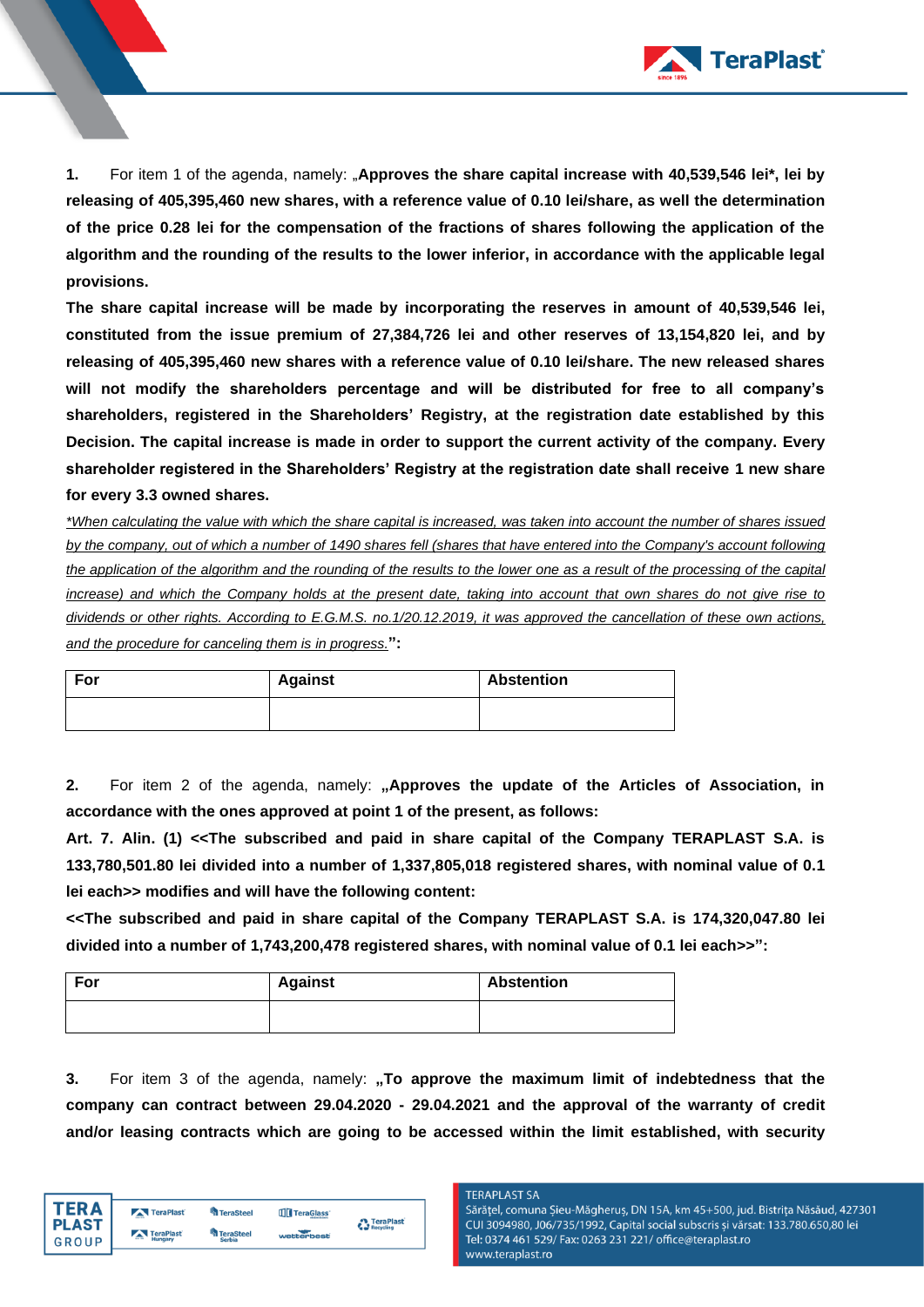

**interest in real estate/pledge, assignments of current and future receivables rights, assignments related to current and future cash, resulting from current accounts and assignments of rights resulted from the insurance policies. The proposal of the Board of Administration is that this limit of indebtedness to reach the total value of 180.000.000 lei**.**":**

| For | <b>Against</b> | <b>Abstention</b> |
|-----|----------------|-------------------|
|     |                |                   |

**4.** For item 4 of the agenda, namely: **"Approval of the supplementation of the maximum limit of indebtedness that the company may contract between 29.04.2020 - 29.04.2021 with the amount of 180,000,000 lei, which will be used (if needed) exclusively to guarantee the loans of the subsidiaries and the approval of the guarantee of the credit and / or leasing contracts to be accessed by the subsidiaries, within the fixed limit, with real estate/movable securities, assignments of present and future receivable rights, assignments related to current and future available funds, resulting from current accounts and assignments of rights resulting from insurance policies**.**":**

| For | <b>Against</b> | <b>Abstention</b> |
|-----|----------------|-------------------|
|     |                |                   |

**5.** For item 5 of the agenda, namely: "To authorise the Board of Directors to take, for and on behalf of **the Company, all the actions and steps required or useful for the enforcement of item 3 and 4 of this decision, up to the maximum agreed limit of indebtedness. Therefore, the Board of Directors shall issue decisions on:** 

- **taking out bank loans, entering into credit/leasing contracts, extending the bank loan/leasing contracts, establishing the security structure corresponding to the taken out/extended bank loan or leasing contracts, restructuring/establishing new maturity dates for the granted loans, changing the structure of the securities for the pending loans, authorising the persons entitled to sign for and on behalf of TERAPLAST S.A. the bank loan contracts / the leasing contracts / the security contracts / the addendums to the bank loan/leasing contracts, and also any other complementary documents or instruments related to or referred to in the bank loan/leasing contracts, security contracts or any other documents, and also to sign any other forms and requests that might be necessary or useful in relation to such bank transactions.**

- **guaranteeing the access by company's subsidiaries of certain bank credits and / or credit contracts / leasing contracts, establish / change the related guarantee structure, empower the persons who will sign on behalf of and on behalf of TERAPLAST SA the warranty contracts / additional documents and any other documents or instruments that are related to or referenced in the warranty** 

| <b>TERA</b>           | TeraPlast            | TeraSteel                  | TeraGlass  | <b>A</b> TeraPlast |
|-----------------------|----------------------|----------------------------|------------|--------------------|
| <b>PLAST</b><br>GROUP | TeraPlast<br>Hungary | TeraSteel<br><b>Serbia</b> | wetterbest | Recycling          |

## **TERAPLAST SA**

Sărățel, comuna Șieu-Măgheruș, DN 15A, km 45+500, jud. Bistrița Năsăud, 427301 CUI 3094980, J06/735/1992, Capital social subscris și vărsat: 133.780.650,80 lei Tel: 0374 461 529/ Fax: 0263 231 221/ office@teraplast.ro www.teraplast.ro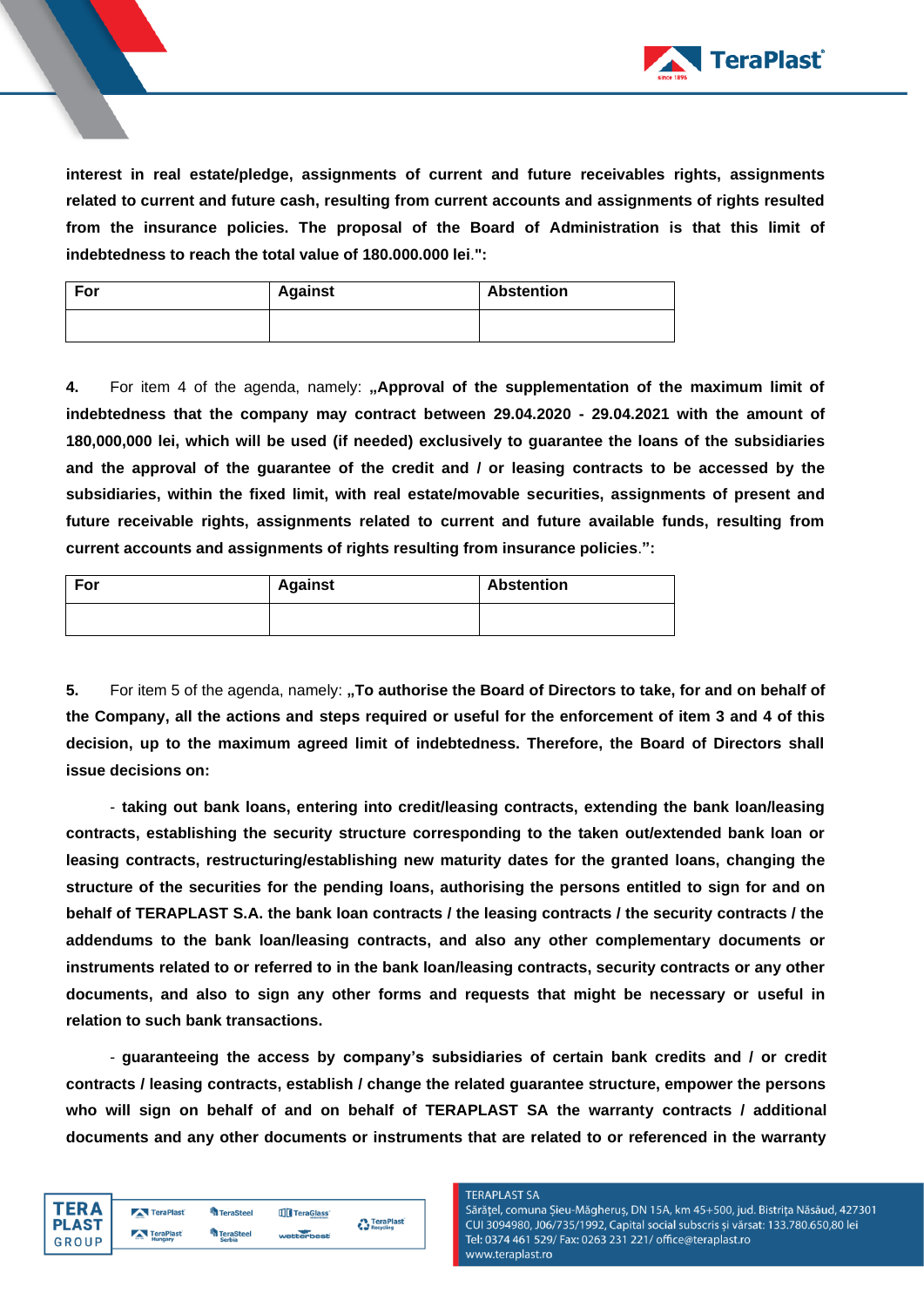

**agreements and to sign any other forms, requests that may be necessary or useful related to these transactions.":**

| For | <b>Against</b> | <b>Abstention</b> |
|-----|----------------|-------------------|
|     |                |                   |

**6.** For item 6 of the agenda, namely: **"To establish the registration date when the shareholders affected by the decisions adopted by the Extraordinary General Meeting of Shareholders shall be identified, according to art. 86 par. (1) of the Law no. 24/2017. The Board of Directors suggests the date of August 18th , 2020**.**":** 

| For | <b>Against</b> | <b>Abstention</b> |
|-----|----------------|-------------------|
|     |                |                   |

**7.** For item 7 of the agenda, namely: **"To approve the date of August 17<sup>th</sup>, 2020, as "ex-date", namely the date previous to the registration date when the financial instruments, subject of the decisions of the corporate bodies, are transacted without the rights resulting from such decision, in accordance with art. 2 par. 2 lit. l) of Regulation no. 5/2018**.**":**

| For | <b>Against</b> | <b>Abstention</b> |
|-----|----------------|-------------------|
|     |                |                   |

**8.** For item 8 of the agenda, namely: **"Approval of the date August 19 th , 2020 as payment day, as defined by the art. 86 par. 2 of the Law no. 24/2017, art. 2 par. 2 lit. h) and art. 178 of Regulation no. 5/2018**.**":**

| For | <b>Against</b> | <b>Abstention</b> |
|-----|----------------|-------------------|
|     |                |                   |

**9.** For item 9 of the agenda, namely: **"To authorize the Board of Directors to enforce the decisions adopted by the Extraordinary General Meeting of Shareholders.":**

| For | <b>Against</b> | <b>Abstention</b> |  |
|-----|----------------|-------------------|--|
|     |                |                   |  |

**10.** For item 10 of the agenda, namely: **"To authorize the Chairman of the Board of Directors, Mr. Dorel Goia, to sign, for and on behalf of all the shareholders present at the meeting, the EGMS Decision.":**

| TFR A        | TeraPlast               | <b>TeraSteel</b> | TeraGlass  | <b>A</b> TeraPlast |
|--------------|-------------------------|------------------|------------|--------------------|
| <b>PLAST</b> | TeraPlast               | <b>TeraSteel</b> |            | Recycling          |
| GROUP        | <b>COLOR</b><br>Hungary | <b>Serbia</b>    | wetterbest |                    |

**TERAPLAST SA** 

Sărățel, comuna Șieu-Măgheruș, DN 15A, km 45+500, jud. Bistrița Năsăud, 427301 CUI 3094980, J06/735/1992, Capital social subscris și vărsat: 133.780.650,80 lei Tel: 0374 461 529/ Fax: 0263 231 221/ office@teraplast.ro www.teraplast.ro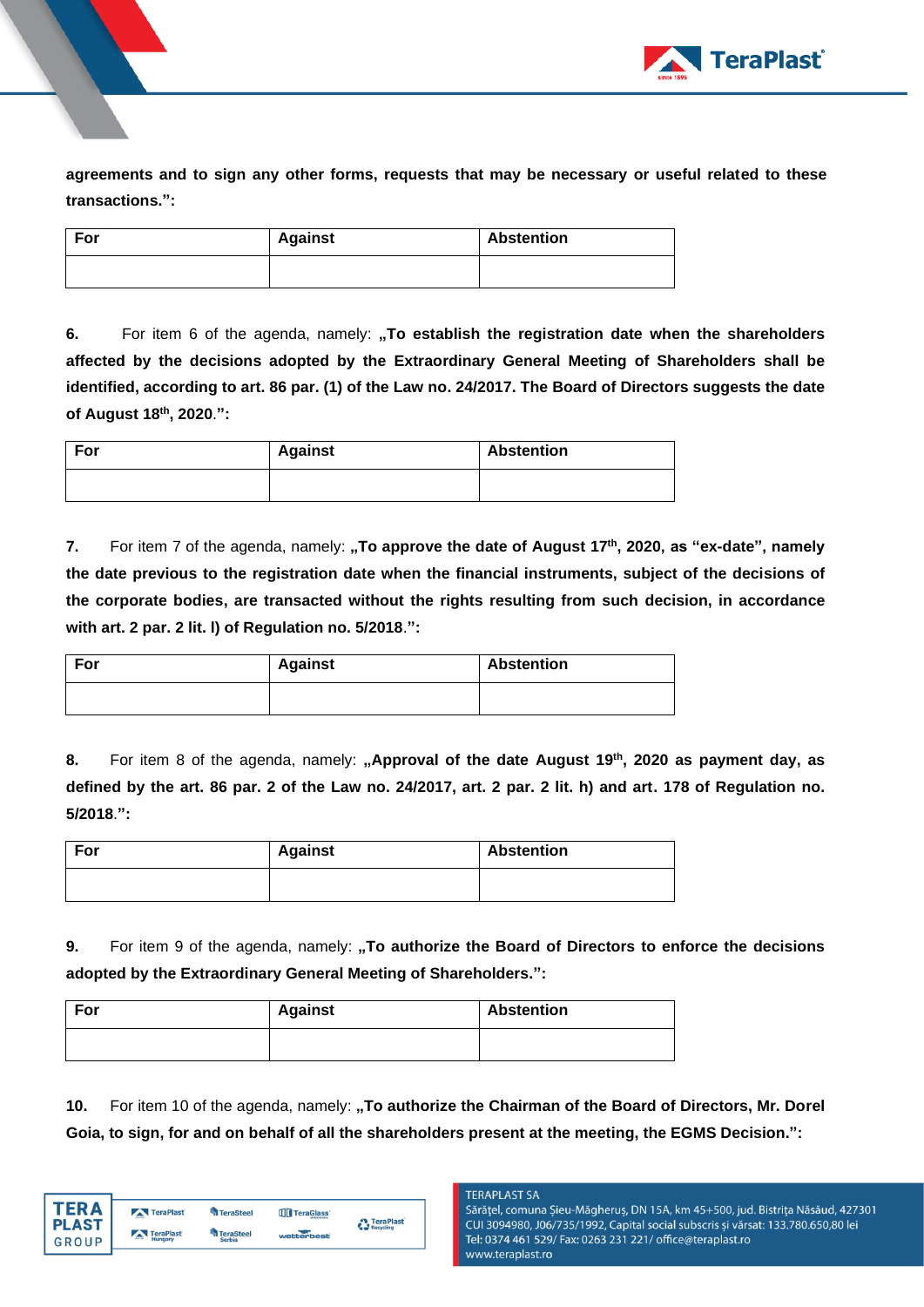

| For | <b>Against</b> | <b>Abstention</b> |
|-----|----------------|-------------------|
|     |                |                   |

**11.** For item 11 of the agenda, namely: **"To authorize the company's legal adviser, Mrs. Kinga Vaida, holder of ID card series X.B. no. 370326, to do everything that is necessary as to record the EGMS Decision at the Trade Register of Bistrita-Nasaud Court, and to publish such decision in the Official Gazette of Romania, Section 4.":**

| For |  | <b>Against</b> | <b>Abstention</b> |  |
|-----|--|----------------|-------------------|--|
|     |  |                |                   |  |

## Please find hereby attached a copy of the valid ID card<sup>y</sup>/a copy of the registration certificate<sup>vi</sup>.

I hereby authorize the representative referred to above to cast their vote as they may deem appropriate on the matters not identified and included in the agenda until this date, pursuant to the applicable law.

This special power of attorney contains information in accordance with Law 24/2017 on the issuers of financial instruments and market operations, the NSC Regulation no. 5/2018. This special power of attorney should be signed and dated by the principal shareholder. All the boxes of this special power of attorney shall be filled in by the principal shareholder.

The special power of attorney is executed in 3 original copies, one for the principal, one for the agent, and one to be submitted at the headquarters of the TERAPLAST S.A. not later than **27.04.2020, 10:30 am**.

**Date: \_\_\_\_\_\_\_\_\_\_\_\_\_\_\_\_\_\_\_\_\_\_\_\_**

**vii\_\_\_\_\_\_\_\_\_\_\_\_\_\_\_\_\_\_\_\_\_\_\_\_\_\_\_\_\_\_\_\_\_\_\_\_\_\_\_ (signature)**

**viii\_\_\_\_\_\_\_\_\_\_\_\_\_\_\_\_\_\_\_\_\_\_\_\_\_\_\_\_\_\_\_\_\_\_\_\_\_\_\_**

(First name and surname of the natural person shareholder or the legal representative of the legal entity, in capital letters)

Personal data entered in this special power of attorney (name and surname, domicile, series, number and date of issuance of identity card, personal numerical code, signature, number of shares held) shall be processed in compliance with the legal provisions regarding the protection of individuals with regard to the processing of personal data and the free circulation of such data, during the period stipulated by law, pursuant to Law no. 24/2017 on Issuers of Financial Instruments and Market Operations and of ASF Regulation no. 5/2018 on Issuers of Financial Instruments and Market Operations, as amended and Law no. 31/1990 on societies.

You benefit from the right of access, intervention, rectification and porting of the data you provide us,

| FRΔ                   | TeraPlast                   | <sup>L</sup> a TeraSteel   | TeraGlass  | <b>A</b> TeraPlast |
|-----------------------|-----------------------------|----------------------------|------------|--------------------|
| <b>PLAST</b><br>GROUP | TeraPlast<br>$-$<br>Hungary | TeraSteel<br><b>Serbia</b> | wetterbest | Recycling          |

**TERAPLAST SA** Sărățel, comuna Șieu-Măgheruș, DN 15A, km 45+500, jud. Bistrița Năsăud, 427301 CUI 3094980, J06/735/1992, Capital social subscris și vărsat: 133.780.650,80 lei Tel: 0374 461 529/ Fax: 0263 231 221/ office@teraplast.ro www.teraplast.ro